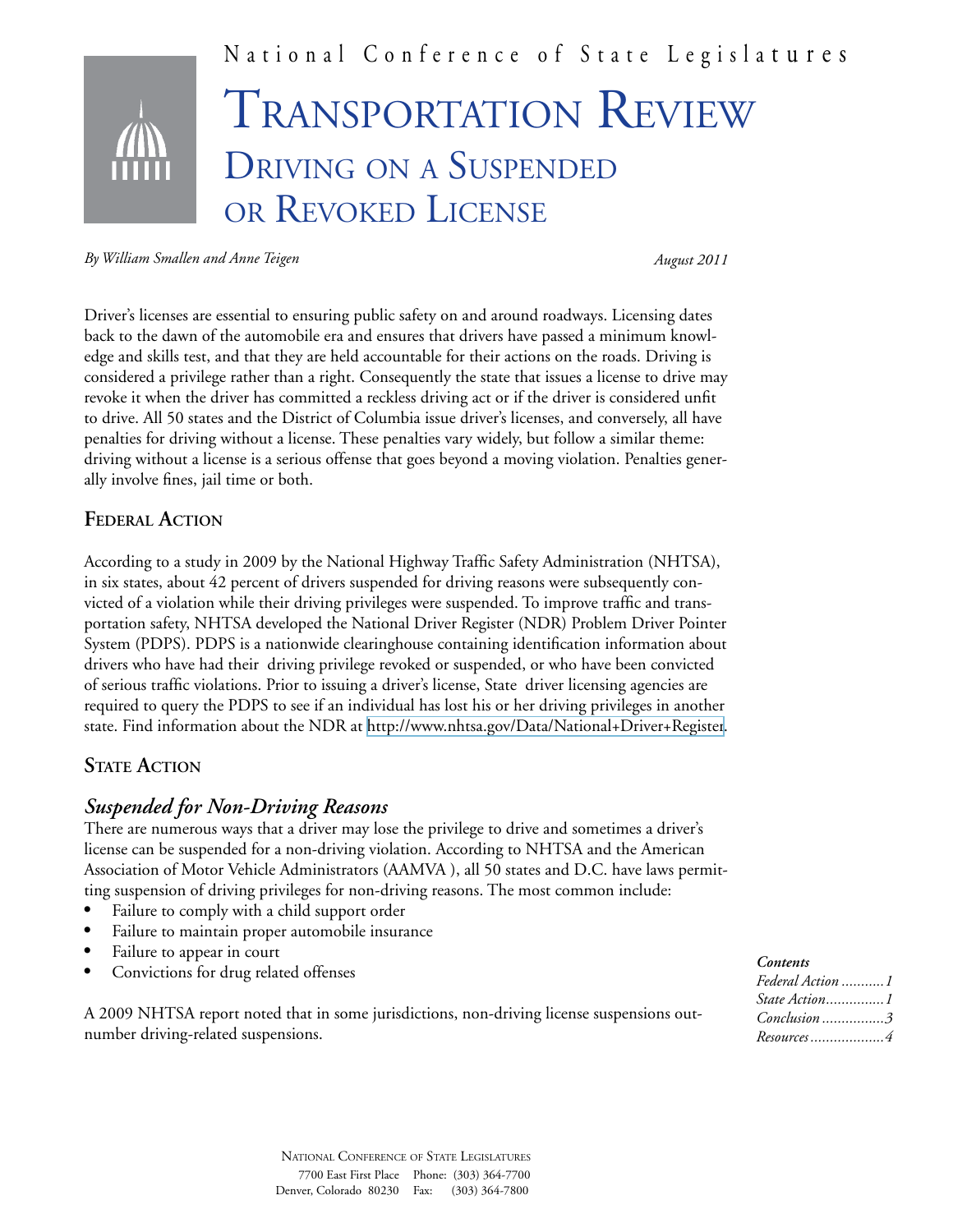## *Suspended for Driving-Related Reasons*

For serious driving related violations, such as drunk driving, many states will suspend the license of a driver for a set amount of time. While they temporarily lose their driving privileges, these drivers will regain them after the suspension is over. Drivers who commit very serious offenses, or who habitually break driving laws, may have their licenses revoked. These drivers have lost all driving privileges and, if allowed, will need to reapply to get them back.

To get one's license suspended or revoked requires serious driving offenses, enough for the state to want to take the driver off the road. The lack of a license, however, may not stop the drivers from getting behind the wheel, and evidence shows that they are more likely than the general population to be dangerous when they are. According to the National Highway Traffic Safety

Administration approximately 30 percent of drivers suspended for driving reasons commit a moving violation while under suspension. The AAA Foundation evaluated data from 1993 through 1999 and reported, "of the 278,078 drivers involved in fatal crashes in the United States…37 percent were un-licensed, 74 percent were driving on an invalid (e.g., suspended, revoked, denied/cancelled) license, and 27 percent were of unknown license status."

To lessen the likelihood of drivers operating a vehicle without a license, states impose serious penalties on those who do. Some states have one statute that defines a penalty for drivers caught operating a motor vehicle without a license. Others differentiate between those who

have had their licenses revoked and those who are merely suspended. Still others define a separate penalty for drivers who have never had a driver's license. For more information on suspended and revoked licenses, see <http://www.ncsl.org/default.aspx?tabid=19790>.

### *Criminality*

Most states consider driving without a license to be a criminal act, though it can be a civil violation as well. In at least 37 states, driving without a license is a misdemeanor, and is punished accordingly. In different states the act is considered to be a different degree of misdemeanor, and in some, the severity of the charge is based on circumstances such as previous offenses or reasons the license was suspended or revoked in the first place. In at least two states, Florida and Kentucky, a third or subsequent offense of driving without a license is considered a felony. In Oregon, it is considered a felony if the license had been suspended or revoked due to the driver operating the vehicle under the influence, or due to a vehicular manslaughter. In at least 41 states, a driver convicted of driving without a license may face a jail term. These terms vary significantly throughout the 50 states and range from several days to six months or more; in some states repeat violators could face terms of up to a year. Florida leaves open the possibility that habitual offenders could spend up to five years in prison, while Vermont allows for all offenders to receive two-year jail terms. In some states, these terms are laid out explicitly in statute, while others give judges significant leeway to make decisions based on extenuating circumstances.

#### *Fines*

Nearly all states levy a fine for driving without a license. Statutes define a range of fines applicable to different violations and, as with jail terms, give judges leeway to assess fines that fit the violation. Some states go further and differentiate different fines based on the class of license the driver had, or other such considerations. While most states differ in the range of fines, the plurality

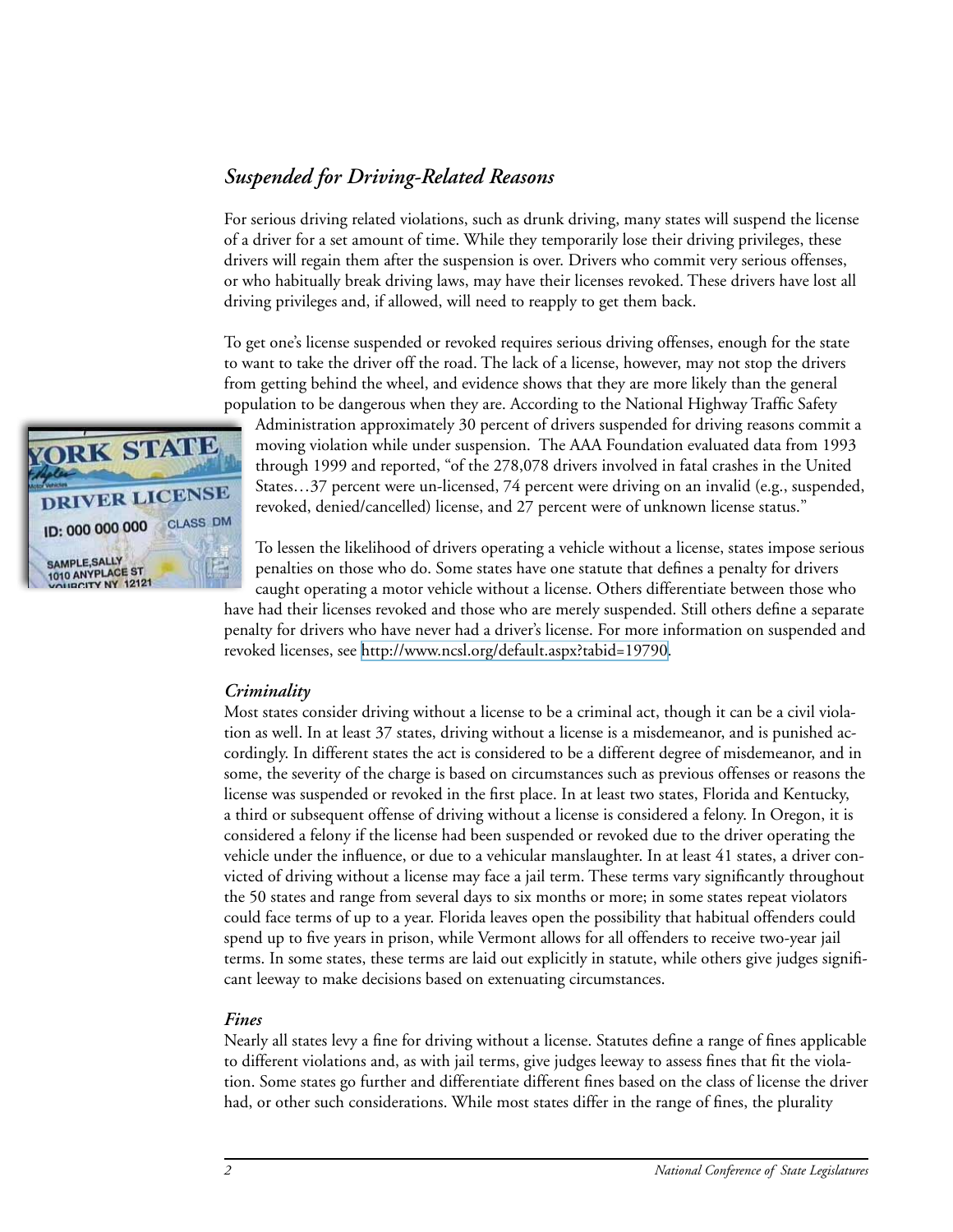of states set the maximum penalty for a first offense at \$500, with a significant number allowing a maximum of \$1,000 (Figure 1). Vermont sets the highest allowable fine for a first criminal violation: \$5,000. While not as many states define a different monetary penalty for subsequent offenses, those that do generally set higher maximum penalties. In a minority of states, still higher fines are imposed for a third or further violation. Extremely high fines may be imposed in some states for specific violations. In Michigan, for example, an unlicensed driver who causes serious injury may be fined \$1,000 to \$5,000. If a fatality results from driver recklessness, the fine may be up to \$10,000.



# *Other Penalties for Driving without a License*

A minority of states impose penalties other than jail or fines on drivers who operate a vehicle without a license. Some of these penalties are aimed at the driving record of the violator, such as adding additional time to the suspension of the license or putting more points on the license when it is reinstated. The amount of time added to the suspension varies by state and violation, and ranges from days up to five years. Other states impound the vehicle that was used in the violation. In some states, it is the arresting officer who may impound the vehicle, while in others the judge orders it. In 2011, Virginia passed a bill that allows for vehicle impoundment after a person has been convicted of driving with a suspended license offense for the second time.

# **CONCLUSION**

All 50 states, the District of Columbia and Puerto Rico issue driver's licenses and have the power to suspend or revoke a motorist's license. In a 2005 AAMVA survey of 32 states, an average of 7.4 percent of licensed drivers had their license suspended. Driving while suspended or revoked is a